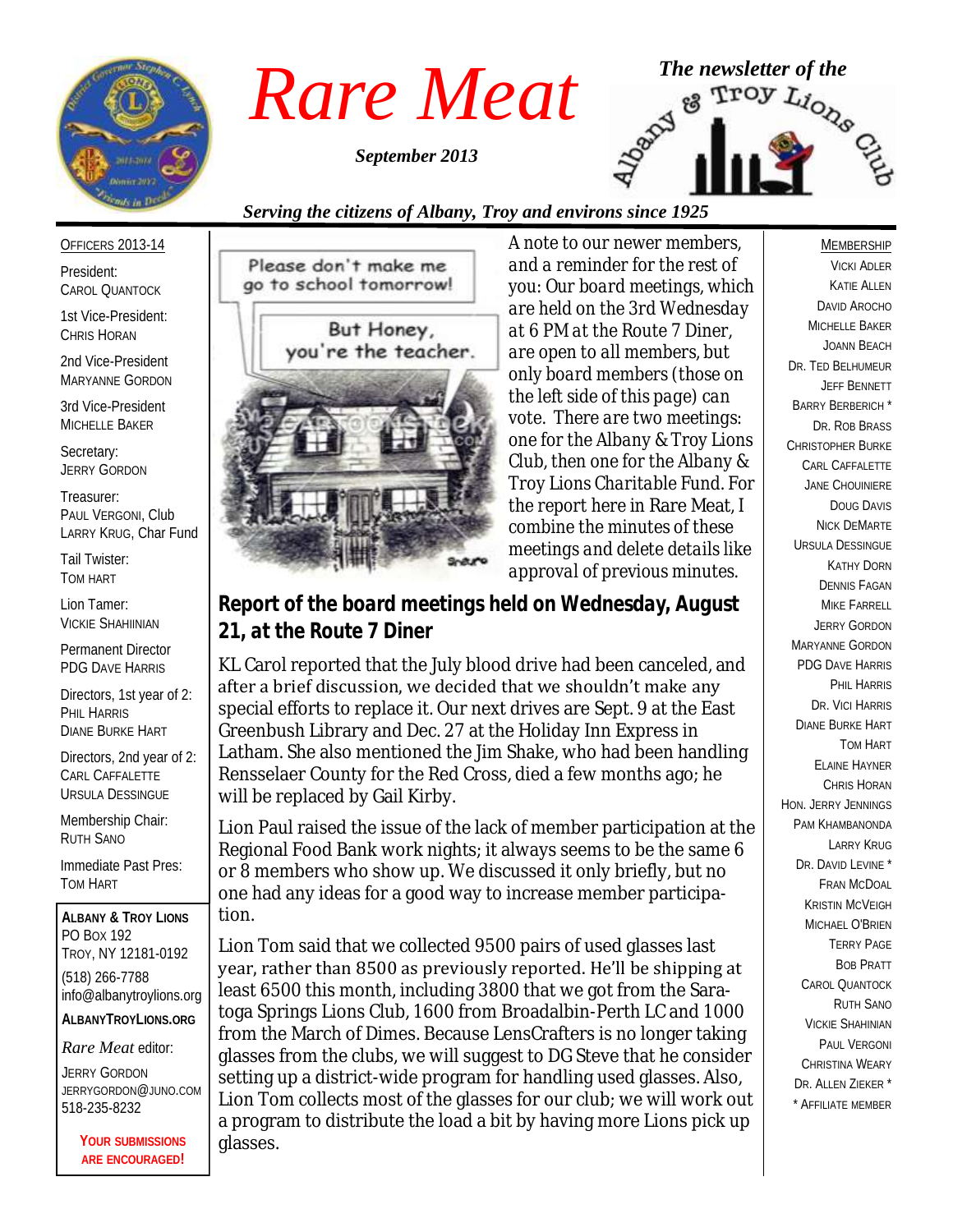Joseph's House has requested donations of personal hygiene items for its residents and homeless clients. Lions Terry and Ruth are working to establish an effective way for us to help them on an ongoing basis, and they have made some contacts that may end up with a program involving students and faculty from Russell Sage. Stay tuned for future developments.

Lion Jerry quickly reviewed the 21 calls to our voice-mail during the previous month.

We talked about getting involved again with the Peace Poster Contest. Years ago, Lion Jane chaired this program when we were the Troy Lions Club, but it got increasingly difficult to get schools interested in participating. KL Carol will call PDG Joan Scott, district peace-poster chair, to discuss it further.

Lion Vickie Shahinian has agreed to be Lion Tamer again, and Lion Christina is "in training" with KL Carol so she can take over our hearing-aid requests. Lion Jeff has tentatively agreed to be PR chair, pending resolution of a possible job conflict.

Lion Maryanne reported that she's given out two vouchers for glasses - one each to adults in Albany and Rensselaer counties.

KL Carol reported that she has one hearing-aid request in process. Lion Christina is helping her with it as she's being brought into the process more and more.

Last month, Lion Mike brought Geoffroy Greene to our board meeting so he could make an appeal for the specialized low-vision equipment he needs. We are still waiting for further information, including the status of Mr Greene's request for assistance to the Lions in his home country of Jamaica.

We voted to donate \$100 to the Sight Society/Lions Eye Bank to help with their Donor Memorial Service, which will be held on Sunday, Sept. 29 at the Desmond from 1-3 pm.

We discussed whether we should hold another school-nurse dinner. Our last one was in April, 2011. We seem to be working much less with the nurses than we have in the past, and it's an expensive undertaking. On the other hand, these ladies are certainly deserving of our recognition, and it's a good way to get our message to them. KL Carol will talk to Lion Joann about chairing the event.

# Bring a potential member to a meeting

*Our next meeting ...*

Our next general membership meeting, the first of the 2013-14 Lions year, will be on Wednesday, September 4 at 6PM at the Red Front. Our speaker will be Lion Kevin Ronayne, who will tell us all about the Lions Eye Institute. Please let Lion Jerry know whether you will be there (jerrygordon@juno.com or 235 -8232).



Our next **BLOOD DRIVE** will be **Monday, September 9, from 1-6 PM** at the East Greenbush Library. We need volunteers:

- $\bullet$  To make phone calls in the week or two before the drive,
- To work at the registration desk and the canteen at the drive,
- ◆ And to donate blood.

If you can do any or all of these, please sign up with KL Carol at **cquantoc@nycap.rr.com** or **664-3901**.

*Future blood drives: December 27 at Holiday Inn Express in Latham; March at TBD; June at TBD.*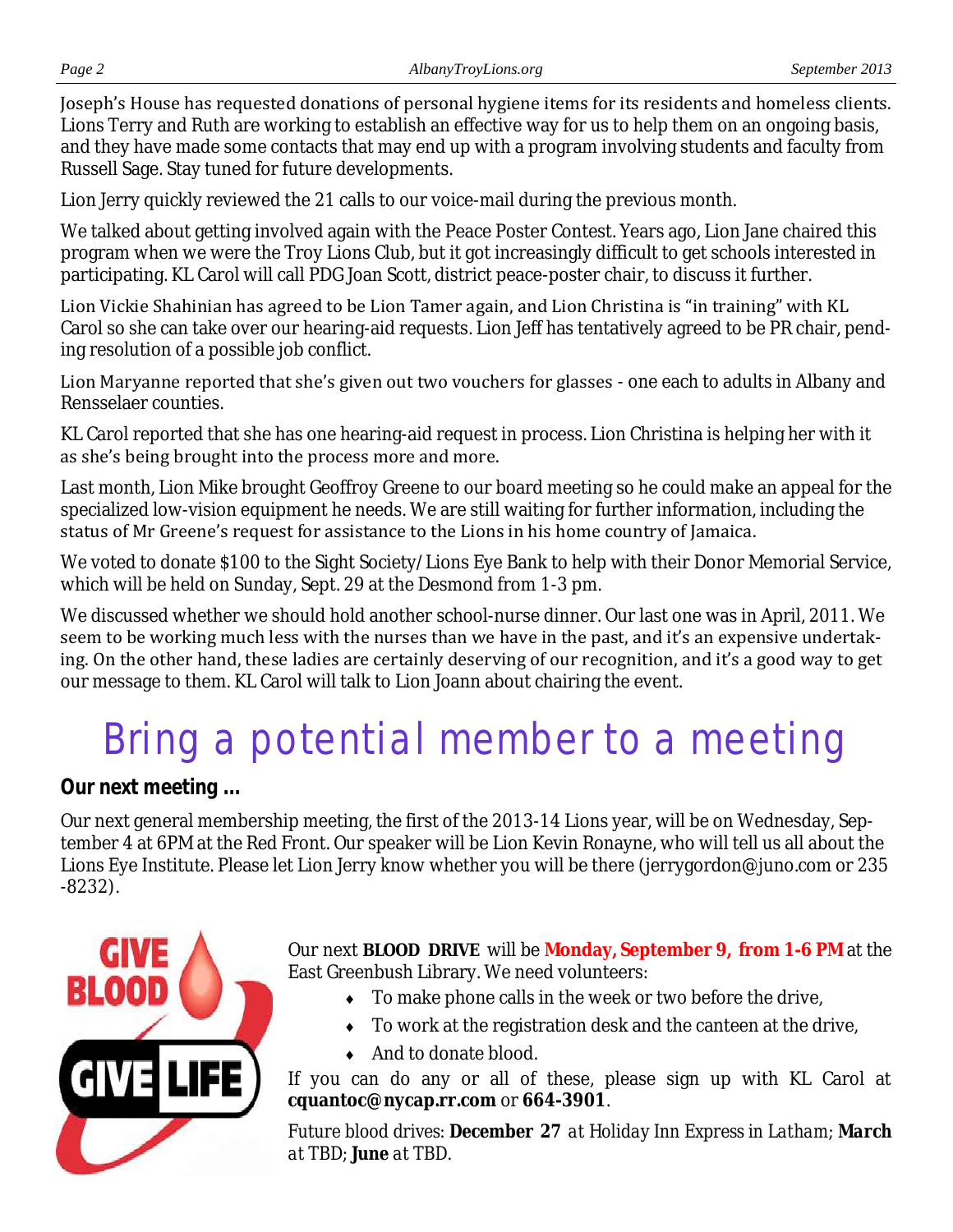#### *Shirts, again*

Back in 2010, we ordered club shirts. They can be worn to club meetings, but they're really intended for any event where we're in public, such as a blood drive, serving meals at Joseph's House, cabinet meetings and other district functions, visitations to other clubs, state or international conventions, etc. If you didn't get one last time, or you're a new member, now's your big chance. I'd like to place an order by the end of September; we need to order at least 6, in any combination. We're supporting a local business by getting them from Sportsmaster (Standard Mfg.) in Lansingburgh.

There are two styles available: First is a BlueGen brand longsleeve Oxford shirt in Navy. It's an easy-care 65% polyester/35% cotton poplin blend, washes nicely and needs no ironing. They have stain release and are wrinkle- and creaseresistant. Embossed on the left chest is "Albany & Troy Lions Club" and the Lions logo. Both Men's and Ladies' shirts are "Classic Fit." The Men's shirts have a button-down collar and a pocket. The Ladies' shirts have a spread collar (not buttondown), straight bottom and no pocket. A size chart for the Oxfords is on the next page.



The Oxford shirts

Then, so that we can be properly attired for summer events, we ordered navy blue golf (or polo) shirts with the A&T Lions logo embroidered on the left chest. The shirt we have selected is a JerZees brand 50 poly/50 cotton blend that needs no ironing when it comes out of the dryer. The Ladies' version is fitted.

The Oxford shirts (Men's or Ladies') cost \$26 for XS, S, M, L, XL, and the polo shirts are \$18 for XS, S, M, L, XL. In both cases, add \$2 for 2XL, \$4 for 3XL, \$6 for 4XL, etc. Also, you can get the club logo added to any piece of apparel that you supply for \$7. (I got it on a white sweatshirt.)

Ladies, for what it's worth: Maryanne thinks her large Oxford is too big for her, and her medium polo

#### shirt is too tight, so she'll be getting a new medium Oxford and a new large polo.

To order, tell me your shirt choice and size at jerrygordon@juno.com or 235-8232, and send me a check payable to ALBANY & TROY LIONS CLUB.

# *KidSight*

It's a great help to NABA if we can send 1 or 2 Lions to help Kathryn with the paperwork when she does vision screenings of preschoolers. On **Thursday, October 3**, she will be at Woodline Hill Montessori in N. Greenbush at 9:00 am. They have 100 children but she's not sure how many will sign up. The contact is Sue at 283-5400 and it's located on 100 Montessori Place. If you're willing to help with this screening, please let Lion Jerry know (jerrygordon@juno.com or 235-8232). Her September screenings are all Headstart locations, where the nurses help her.



The polo shirts at our 2010 visit to Guiding Eyes for the Blind. (Ignore Lion Elaine.)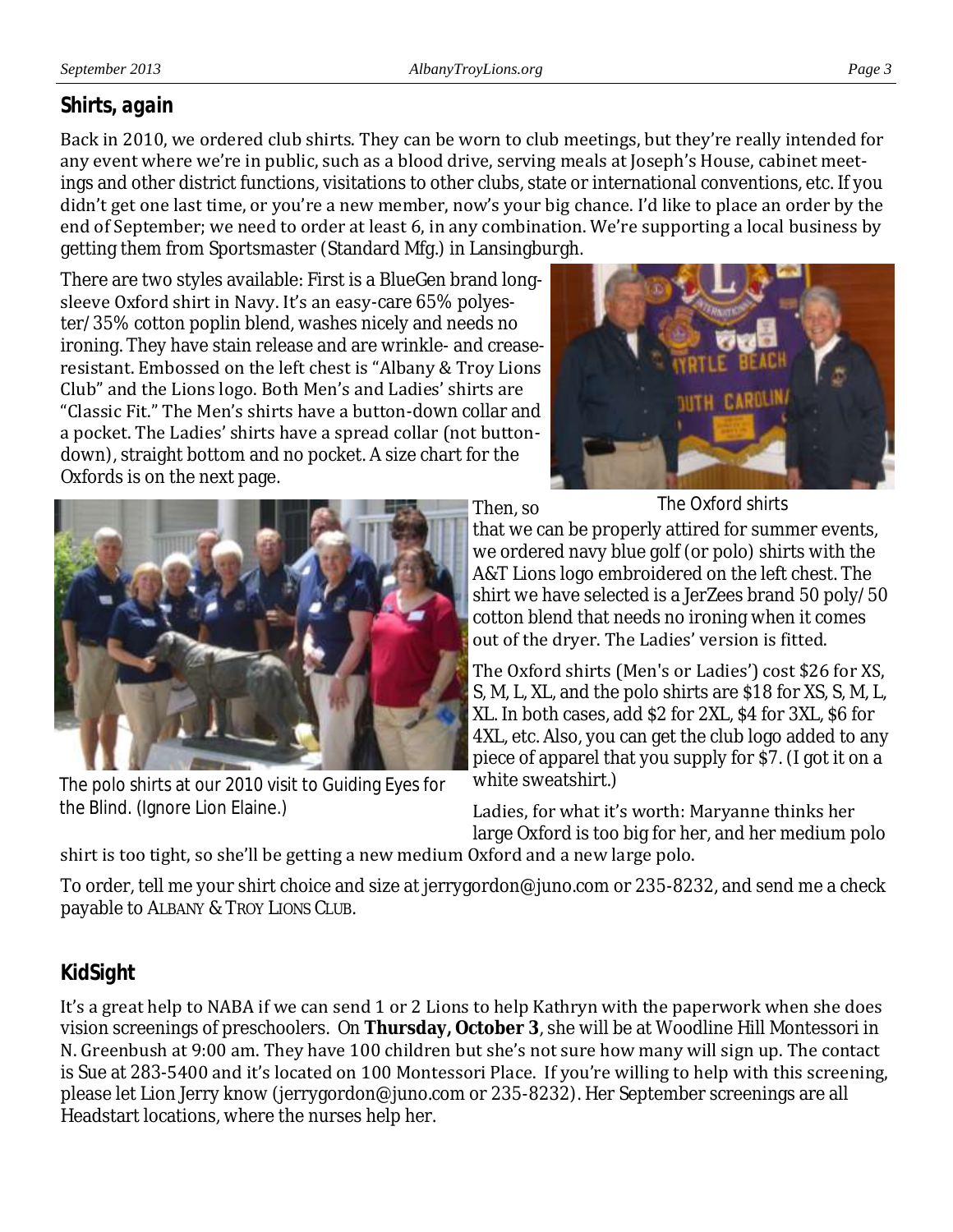

#### *It's not Lionism, but it's a community need…*

Fellow Rotarians and Friends In the Community At Large:

Here are the details on the Southern Rensselaer County Rotary Club Book Drive, which is the first of four quarterly goals for 2013-14 set by President April Dowd and approved by the Board of Directors.

WHAT IS NEEDED: New or like-new hardback books (no paperbacks!) of all categories. Children's books for pre-schoolers also are direly needed. Novels, histories, biographies, mysteries, how-to books, etc., appreciated.

RECIPIENT: Unity House of Troy which, for 42 years, has provided a wide range of services to meet the otherwise unmet needs of people in our community who are hurting and struggling -- people living in long-term poverty, adults living with mental illness or HIV/AIDS, individuals and families who are victims of domestic violence, and children with developmental delays.

HOW DO I DONATE? April and Bill Dowd will be collecting donated books at the September 5 and 12 dinner meetings. They'll load up their car after the meetings, so don't lug your books into the restaurant. Non-Rotarians who wish to donate books may call April at 238-1950 to arrange a pickup.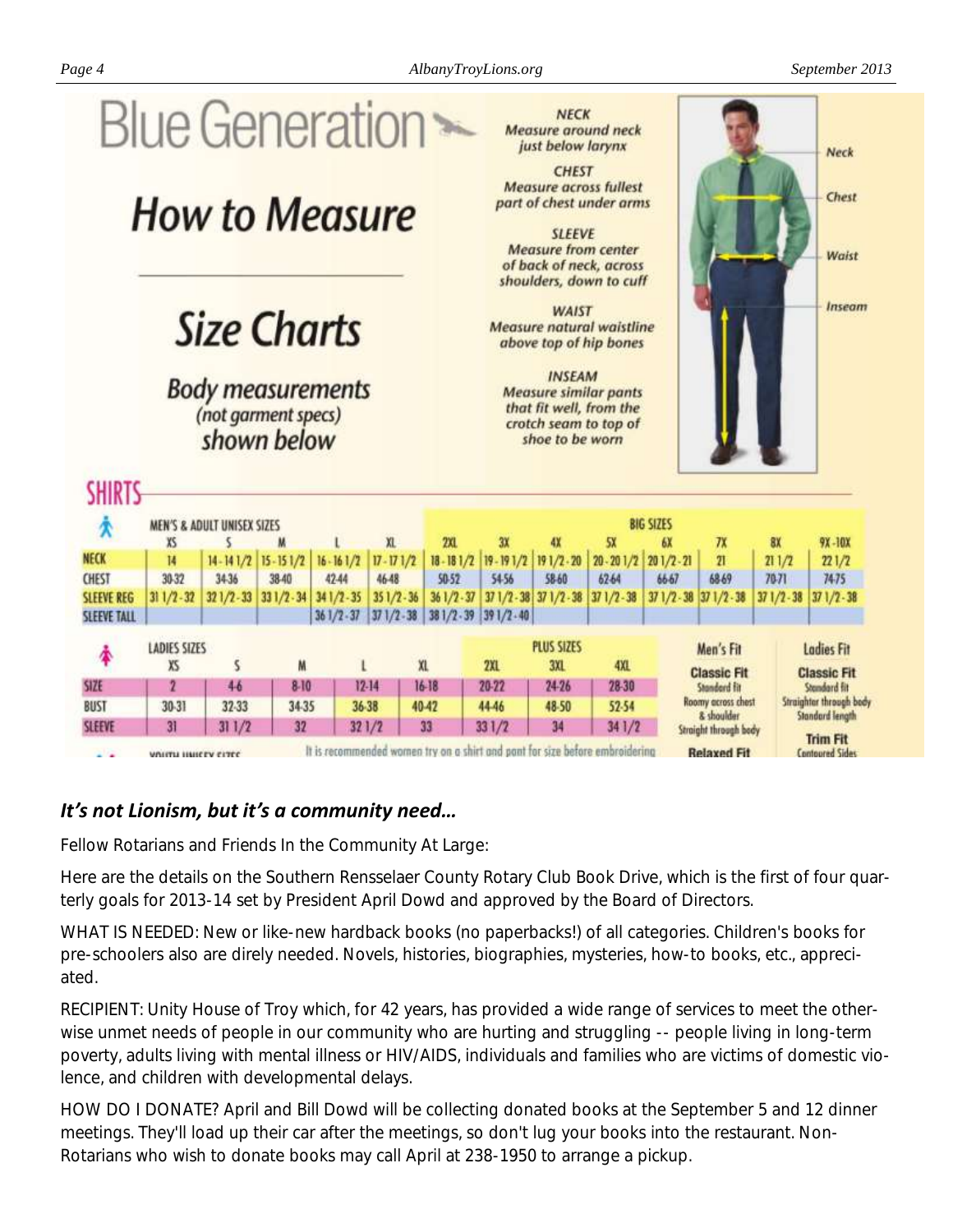*[Since the Dowds are neighbors of Lions Maryanne and Jerry, you can bring your books to the Lions meetings on September 4 or 18.]*

WHO WILL HANDLE THE DELIVERY? A & B will take care of transporting the books to Unity House, which is planning to open its new facility at 2431 Sixth Avenue and the Hoosick Street Bridge on Saturday, October 13.

THANKS IN ADVANCE FOR YOUR GENEROSITY IN SUPPORT OF OUR CLUB'S WIDENING ITS SCOPE OF INFLU-ENCE IN THIS ROTARY YEAR.

#### *On a more personal note …*

*Another note to our newer members, and a reminder for the rest of you: This section is intended to increase camaraderie among our members by giving you some idea of what your fellow Lions are up to when they're not being Lions. If you think this is a good idea, you can help by giving me a few words occasionally about what's noteworthy in your life. Or tell me about a Lion who might be too shy or modest to tell me him/ herself. If no one tells me anything, I have to fill the space with "humor," so you'd better give me stuff.*

**Lion Terry Page** is back from a 2-week trip to Europe to see her two sons, four grandchildren, and assorted other family members. Two of those grandchildren are under 2 years old so it was the first time she had been blessed with seeing them both, except on Skype, of course. Then came the visit of her daughter and two granddaughters from Utah. So all told, in the past few months, she has had the luxury of seeing all three of her children and all six of her grandchildren. "Hooray!!" she says.

### *Happy Birthday!*

Happy **September** birthday to only one A&T Lion:

10th - Vicki Adler



#### *Happy Anniversary!*

Happy Lions Anniversary to these **September** inductees:

Dr Ted Belhumeur - 4 years Ruth Sano - 17 years Kristin McVeigh - 23 years



#### Dan't sit an the sidelines - Get invalued!

For other events around the district, visit 20Y2Lions.org

**Wednesday, September 4, 6 PM:** First general meeting of the Lions Year, at the Red Front Restaurant. Guest speaker will be from the Lions Eye Institute. See page 2.

**Monday, September 9, 1-6 PM:** Blood drive at the East Greenbush Library. See page 2.

**Saturday, September 14, 9 AM:** District Cabinet Meeting. See page 6.

**Wednesday, September 18, 6 PM:** Board meeting at the Route 7 Diner. All members are welcome.

**Sunday, September 29, 1-3 PM:** Sight Society/Lions Eye Bank Donor Memorial Service. See page 7.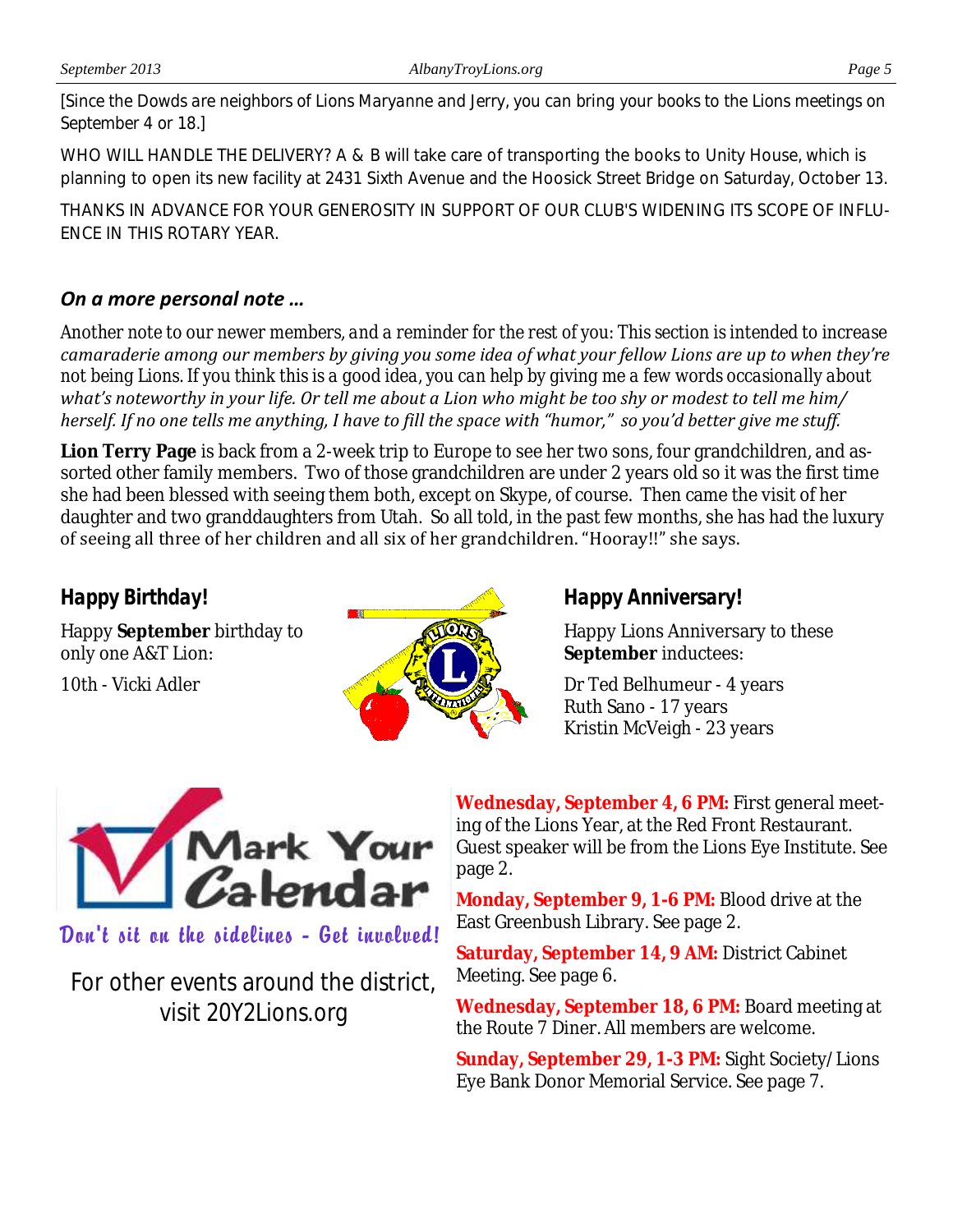# **First Cabinet Meeting, September 14, 2013 Sweet Basil Restaurant 1012 State Route 9, Queensbury, NY**

9-9:30 A.M. Registration and Coffee/Tea 9:30 Introductions / Meeting 1 :00 P.M. Luncheon



- B. Prime Rib French Dip served with French fries
- C. Tuna Fish Salad Plate



Homemade bread & butter, our 35-item salad bar, unlimited coffee, tea and soda accompany all entrees.

Directions: 1-87 to Queensbury, exit 19. Off ramp and turn on Quaker Rd. to State Route 9 thru 3 traffic lights. Turn left on Rt. 9 going north past Wal-Mart one mile .. restaurant is on right at 1012 State Route 9.

………………………………………………………………………………………..

Mail your registration with \$15.00 per person (payable to "District 20Y2 Lions Clubs") **by September 6, 2013** to **Lion Mary Claire Noakes; 12 Towner Rd; Lake Luzerne, NY 12846**

Title ...........Name ....................................................... Club ..............................

Address ......................................... ………………………………………….………..

………………………………………………………………………………….……...…….

E-mail .......................................................................................................................

Circle Luncheon Choice (A) (B) (C) and amount enclosed \$ ........................



Visit your club's web site: **ALBANYTROYLIONS.ORG**, your district web site: **20Y2LIONS.ORG**, and International's web site: **LIONSCLUBS.ORG**.

And remember to do your on-line shopping at **ALBANYTROYLIONS.PENNIESATATIME.COM**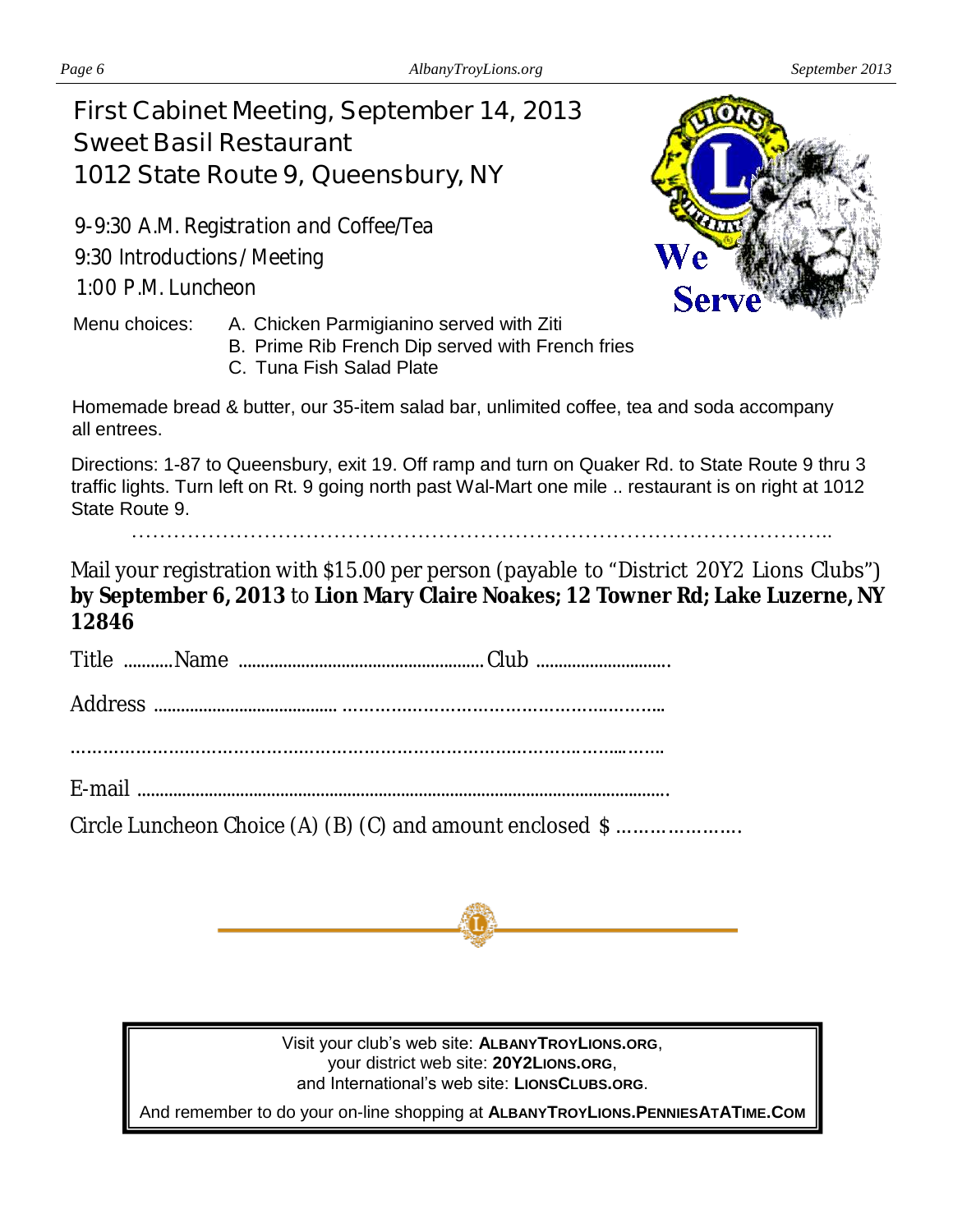

The Sight Society of Northeastern New York, Inc. (Lions Eye Bank at Albany) is hosting a Donor Family Memorial Service on Sunday, September 29, 2013, 1:00 pm – 3:00 pm at the Desmond Hotel and Conference Center, Albany, NY.

As you know, each year thousands of lives are saved or enhanced by the miracle of organ, eye and tissue donation. A Donor Family Memorial Service pays tribute

to those that gave the "gift of life and/or sight," allowing others to live on through their heroic and generous spirit. This will be our ninth annual Donor Family Memorial Service to honor those who have given the gift of sight.

At this ceremony we will be presenting donor families with the New York State Medal of Honor. Thanks to the support of several state legislators, Governor George E. Pataki signed legislation in 2002 establishing the New York State Gift of Life Medal of Honor Program to recognize the selfless, life-saving contributions of organ and tissue donors. As part of that legislation, the Governor has commissioned a medal to be presented to families of deceased organ and tissue donors and to living organ, bone marrow and peripheral blood stem cell donors. The medal features a sugar maple tree, the official tree of New York State, and comes in a box with two matching lapel pins. The medal was designed and produced in such a way that it allows family members to have the medal affixed to the deceased donor's head stone as a means of recognizing their life-saving decision.

On behalf of the more than 9,000 New Yorkers who are waiting for organ transplants, and the tens of thousands of more in need of eye or tissue transplants, we thank Governor Pataki and our legislators for supporting the Medal Program. We can't think of a more fitting way to honor those families who have made the decision to donate at such a difficult time in their lives and en-



courage families to discuss the opportunity to give life's most precious gift, *the gift of sight*.

For those who would like to attend the memorial service, the courtesy of a reply is requested by September 18, 2013, to Joann Beach, (518) 489-7606 or jbeach@lionseyebankalbany.org